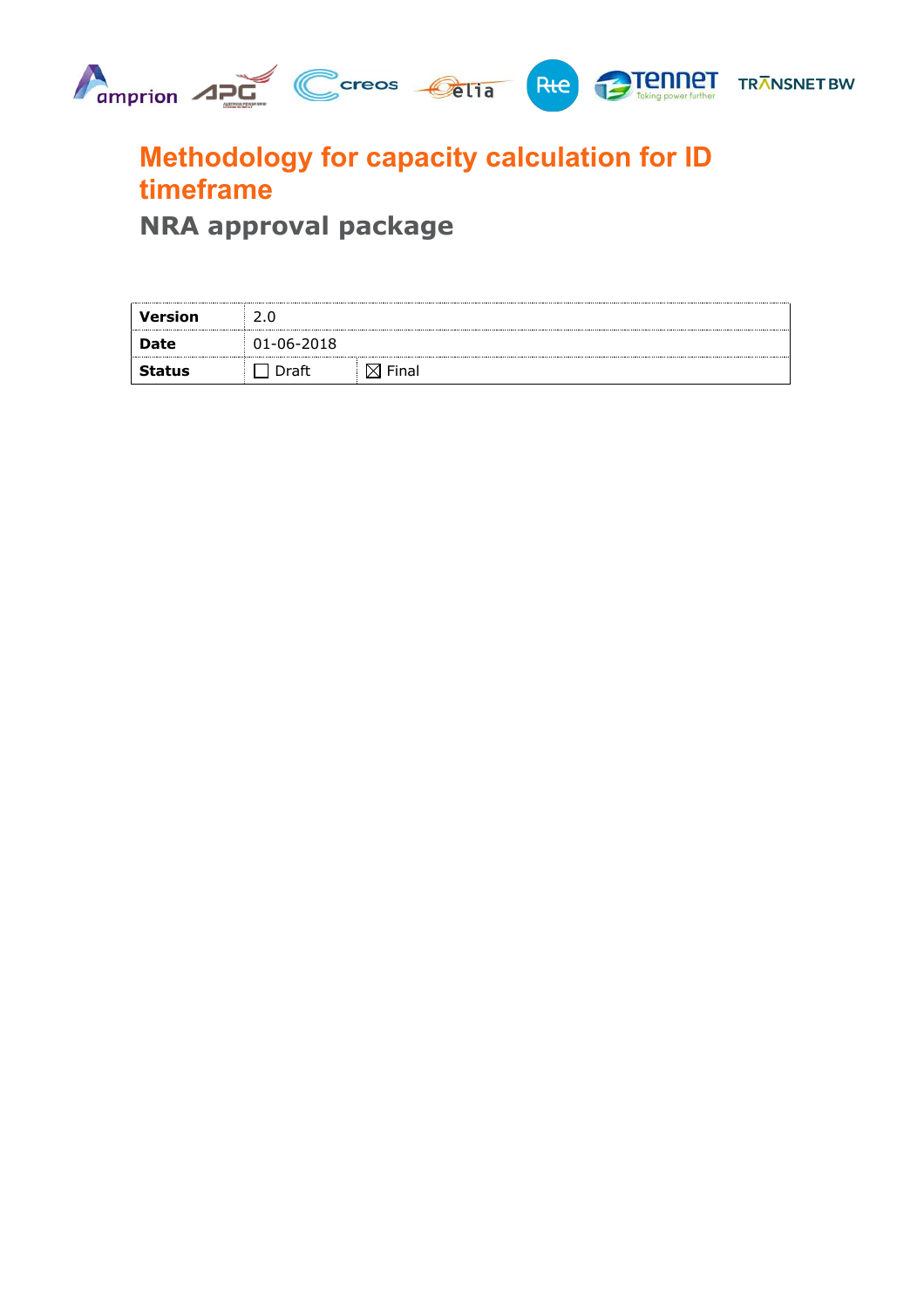### **Contents**

|            |                         | 3 General principles of ATC ID CC after FBMC 4                                                                                  |  |
|------------|-------------------------|---------------------------------------------------------------------------------------------------------------------------------|--|
| 4.1<br>4.2 | 4.1.1<br>4.2.1<br>4.2.2 | Requesting increase or notifying decrease of capacities on own<br>Consolidation of the requests of increase and notification of |  |
|            | 4.2.3<br>4.2.5          | 4.2.4 Consolidation of acceptances/rejections  12                                                                               |  |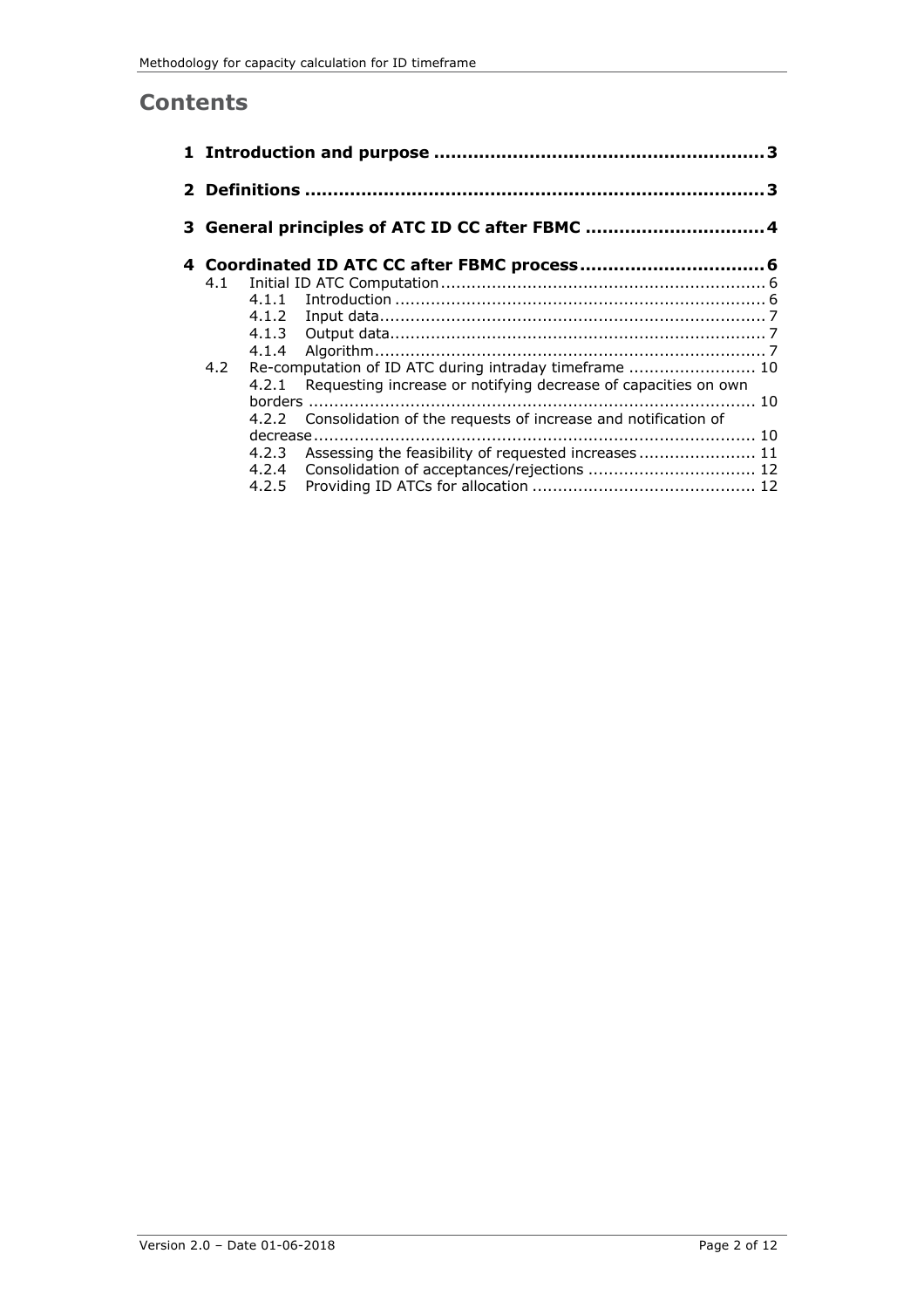# **1 Introduction and purpose**

This document gives a description of the calculation of the intraday (ID) capacity for the CWE internal borders. Pursuant to Regulation (EC) 714/2009 (+Annex 1) and based on regulatory approved splitting rules, TSOs allocate capacity in different market timeframes (long term, LT; day-ahead, DA; and intraday, ID). TSOs try to maximize available capacity in all time frames.



The scope of this methodology is strictly limited to the ID timeframe. This model is part of a coordinated approach by the TSOs involved in accordance with the ENTSO-E policies and assumes that the day-ahead capacity, allocated to the market, is the result of the CWE Flow Based Market Coupling.

Up to now no capacity is reserved for ID allocation. All ID capacity given to the market is a result of non-used DA capacity, increase processes after DA allocation, or due to the netting effect.

The target of the CWE Flow Based Market Coupling (FBMC) project was to increase efficiency of capacity allocation in the DA timeframe. This goal was achieved as the increase of DA net positions refering to higher market activity at the border with a higher trade volume. As FBMC is a process for the entire CWE region on all time frames for the capacity market (LT, DA, ID), an increase in the DA net position by default means a decrease in available capacity for the ID market.

The aim of this ID capacity calculation methodology is to have the possibility to release additional capacity to the market players after the flow based market coupling.

Note: this document is an update of the Methodology for capacity calculation for ID timeframe as submitted to CWE NRAs on 05.11.2015.

The main changes compared to the version 1.0 are the following:

• Updates related to the inclusion of the DE-AT bidding zone border

# **2 Definitions**

- **CBCO**: Critical Branch Critical Outage
- **CMT**: Central Matching Tool. Central tool used for intraday increase/decrease process to consolidate the increase requests and the decrease notifications.
- **D2CF:** Two-Days ahead Congestion Forecast. Daily procedure to create a representative load flow model of the grid for the region of the participating TSOs for a specific hour. The dataset to create this model includes the best estimation for: the planned grid outages, the outages of generators, the representative load pattern, wind and solar generation and the load-forecast.
- **DA CGMs & ID CGMs** are the Day Ahead & Intraday Common Grid Models which are the result of the merging of the Individual Grid Models provided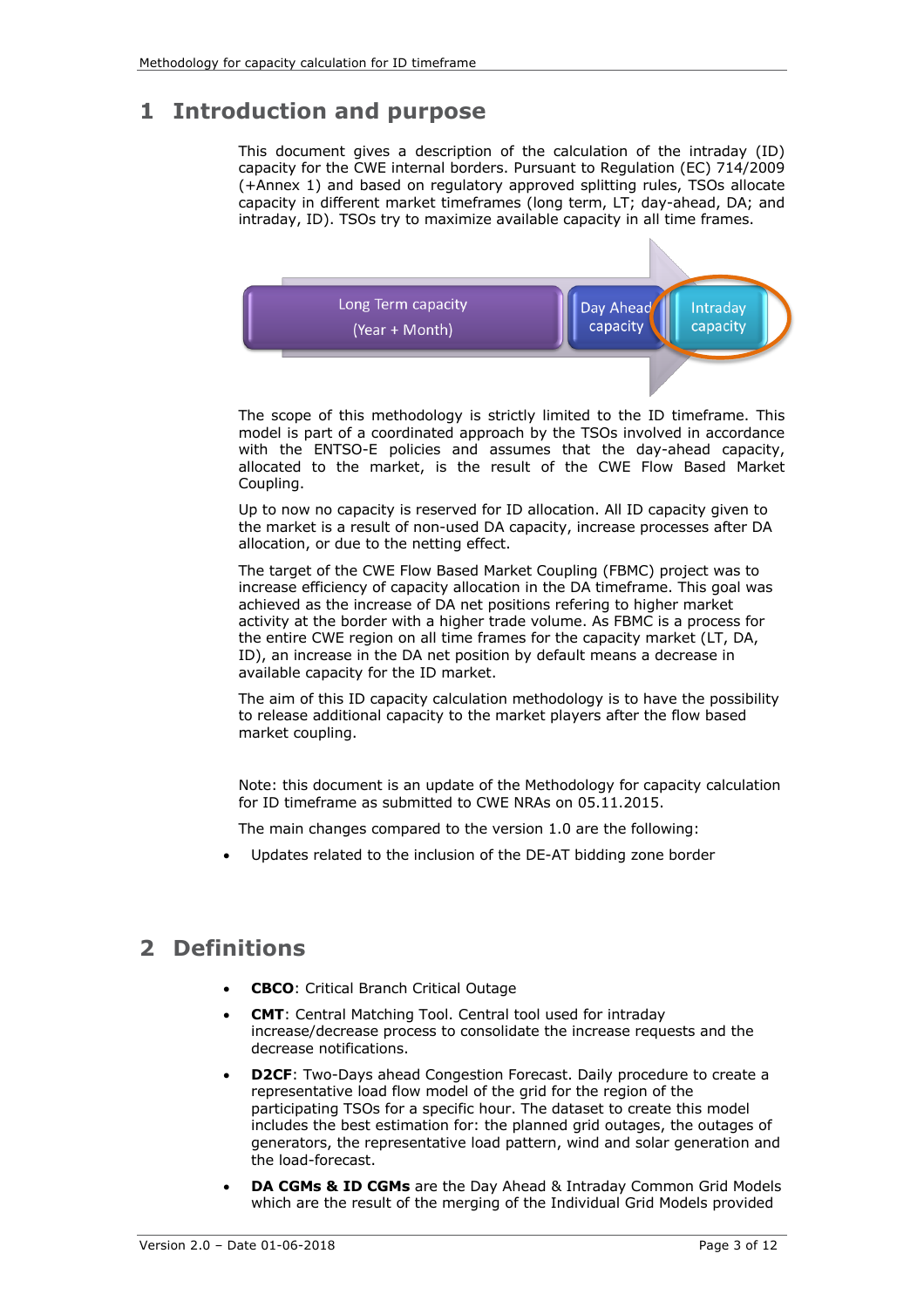by TSOs in day-ahead or in intraday as their best forecast of the topology, generation and load for a given hour of the Day D.

- **Day D:** delivery day for which capacity increases or rejection are considered.
- **Day D-1**: day before Day D, day ahead.
- **DACF:** Day-Ahead Congestion Forecast.
- **ID ATC: Intraday Available Transfer Capacity.**
- **Increase Feedback Deadline**: this is the latest time a CWE TSO may introduce a feedback for the request of increase on one of the borders for the applicable MTP: acceptance, partial acceptance or justified rejection.
- **Increase Request Deadline (IRD) and decrease Notification Deadline (DND):** this is the latest time a CWE TSO may introduce a request for increase or a notification of decrease on one of his own borders.
- **Initial ID ATCs**: output results of Initial ID ATC computation (left-over capacities after DA FBMC).
- **Firmness:** arrangements to guarantee that capacity rights remain unchanged or are compensated.
- **Full acceptance**: situation in ID increase/decrease process when a TSO will fully accept the requested increase.
- **Market Coupling net positions**: sum of power flows per hub induced by the accepted orders.
- **MTP**: Market Time Period. This is a group of consecutive hours within the Day D.
- **Own border of TSO x:** bidding zone border within CWE across which TSO x has at least one (tie)-line.
- **Partial acceptance:** situation in ID increase/decrease process when a TSO will partially accept the requested increase on the borders on a nondiscriminatory basis. This occurs when the requested capacity increases on different borders compete for available margin on the same network element.
- **Post-coupling process:** activities to check the DA MC result and to transform the Net Positions, computed as a result of the market coupling, into Bilateral Exchanges for further processes.
- **Pre- coupling**: activities to compute the DA capacities that will be sent to the MC system.
- **PTDF:** Power Transfer Distribution Factor. Factors showing the impact of the various bilateral exchanges on the overloaded branch.
- **RAM**: Remaining available margins on critical branches.
- **Rejection**: situation in ID increase/decrease process when a TSO will reject the increase requested because the consequences of the request cannot be fully nor partially accepted by the TSO.

# **3 General principles of ATC ID CC after FBMC**

As it was the case in the former CWE DA capacity calculation (CC) process, the proposed ID ATC capacity calculation process combines different local processes with coordination on CWE level in different steps.

1. The starting point for the proposed ID CC methodology is the intitial calculation of the ID ATCs which have been described in the CWE Flow Based (FB) approval document in Chapter 4.4 "Initial ID ATC Computation". This Initial ID ATC computed out of the DA FB domain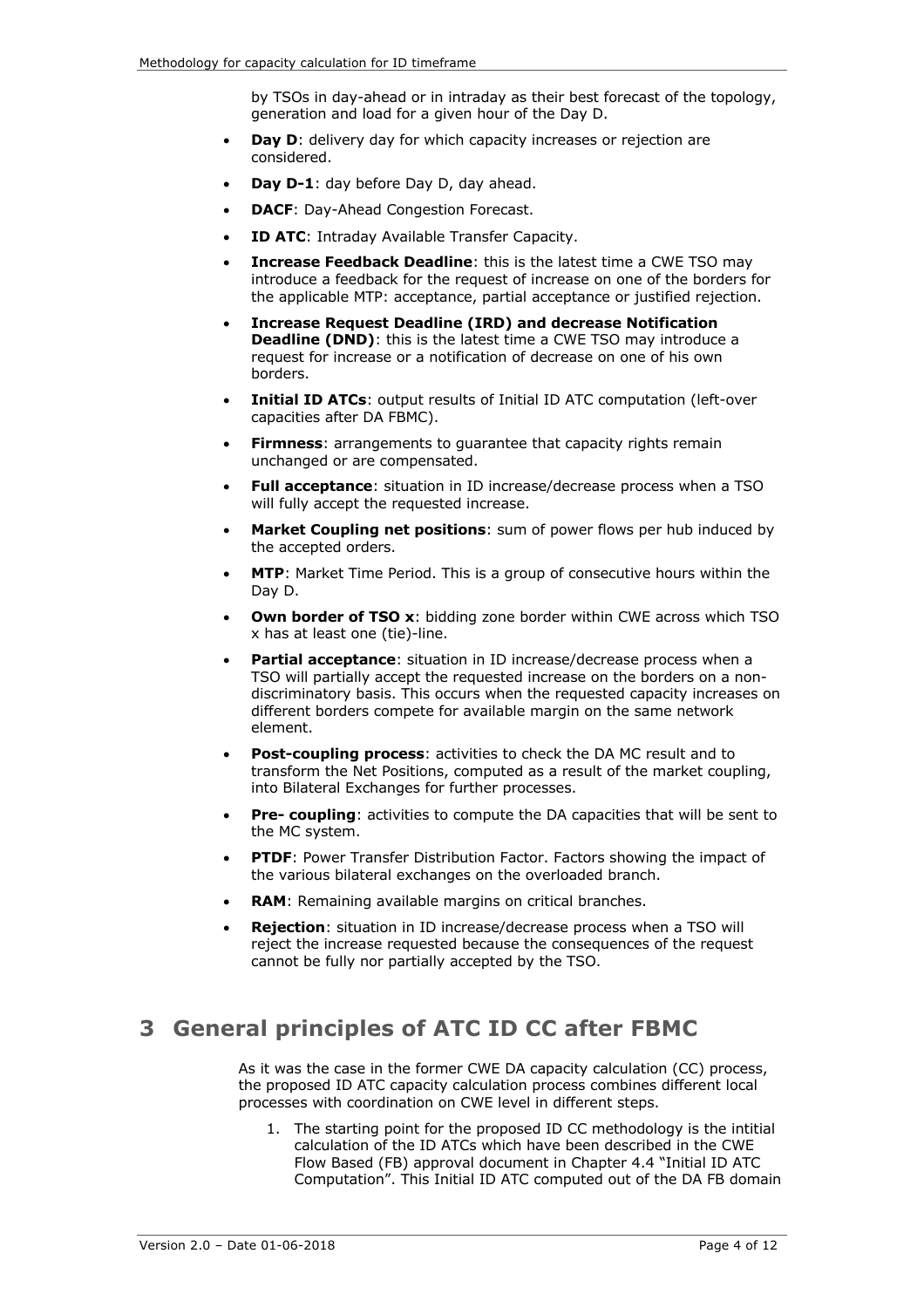around the DA market clearing point is the result of a unique and common centralized computation.

- 2. The second step is a local evaluation by each involved TSO to request a possible increase (Basecase) or decrease (in special situations) on his own borders.
- 3. The third step is a merging step by a common system. The Central Matching Tool (CMT) consolidates the increase requests and the decrease notifications.
- 4. During the fourth step, based on this consolidated input, each involved TSO performs a local analysis that enables him to accept fully, accept partially or reject the requested capacity increases in a justified manner.
- 5. In the fifth step, these acceptance or rejection messages are then gathered and handled in a common way by the CMT. The System will distribute these consolidated acceptances and rejections back to the local TSOs.
- 6. In the last and sixth step, each TSO will then be able to use these common CWE ID ATCs and NTCs as input for the capacity allocation of their respective borders.

The steps 4 to 6 can be performed serveral times a day for a certain period of trading. For example, the assement can be done during the evening for the night hours and during the night for the day hours. The number of iterations depends on the border. For an overview of the proposed ID ATC capacity calculation process see Figure 1.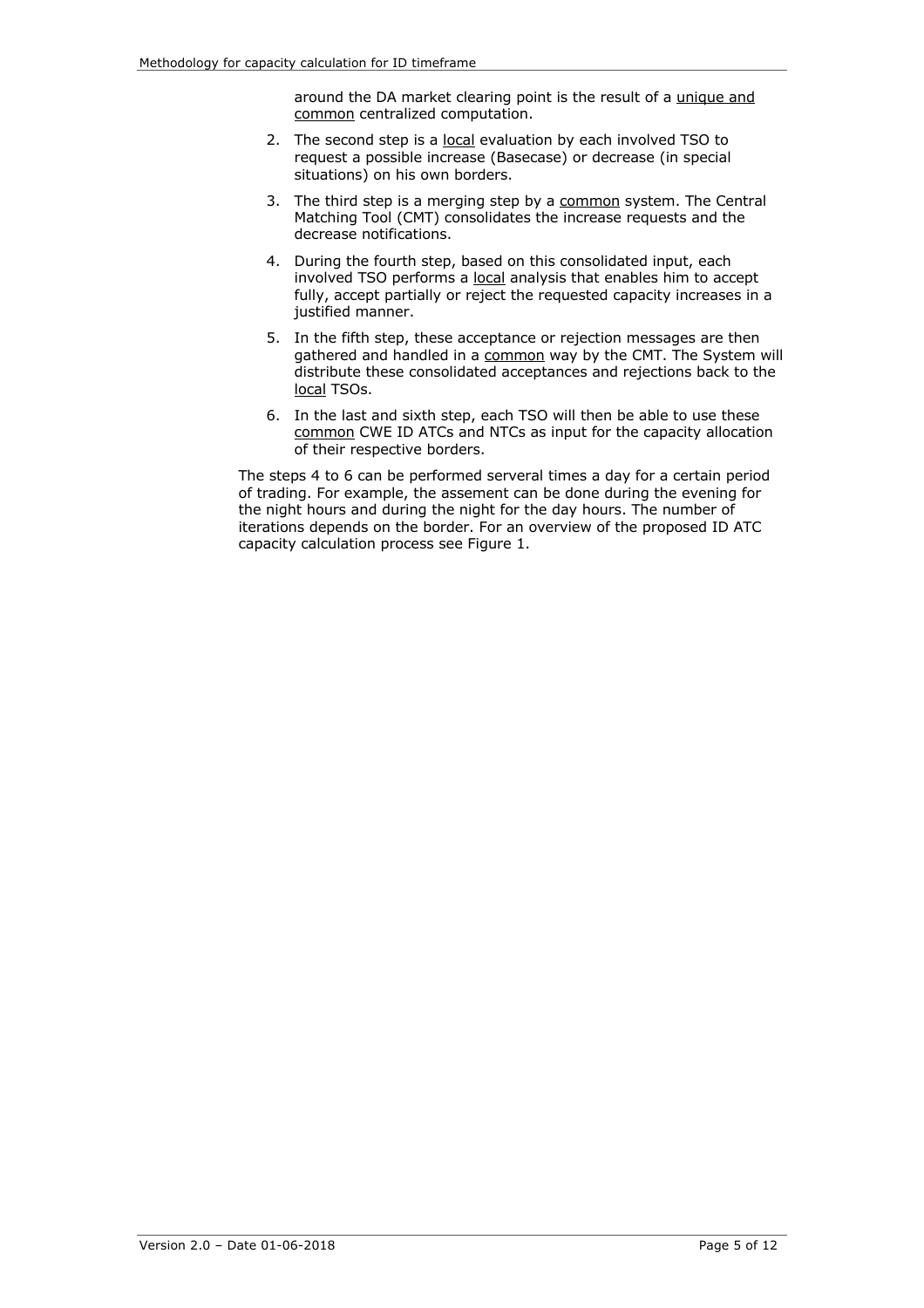

**Figure 1: High-level process of ID ATC CC methodology.**

# **4 Coordinated ID ATC CC after FBMC process**

### **Important remark**

This step is essential in the ID capacity calculation methodology but has already been presented to CWE NRAs in the context of the approval of the CWE FB Market Coupling.

In addition to this first step, the coordinated increase process is described in paragragh 4.2 "Re-computation of ID ATC during intraday timeframe" and is submitted for approval pursuant to Section 15.2 of the Regulation (EC) 714/2009 and Article 5.2 of the Guidelines (Annex 1 of Regulation 714/2009).

### **4.1 Initial ID ATC Computation**

### **4.1.1 Introduction**

The hereafter described procedure is an intermediate step, to make the D-1 Flow Based method compatible with the current ID ATC process. The aim is to assess ID ATC values deduced from the D-1 Flow Based parameters, which have been adjusted according to the D-1 FB MC results. The ID ATCs can be considered as a leftover of the D-1 Flow Based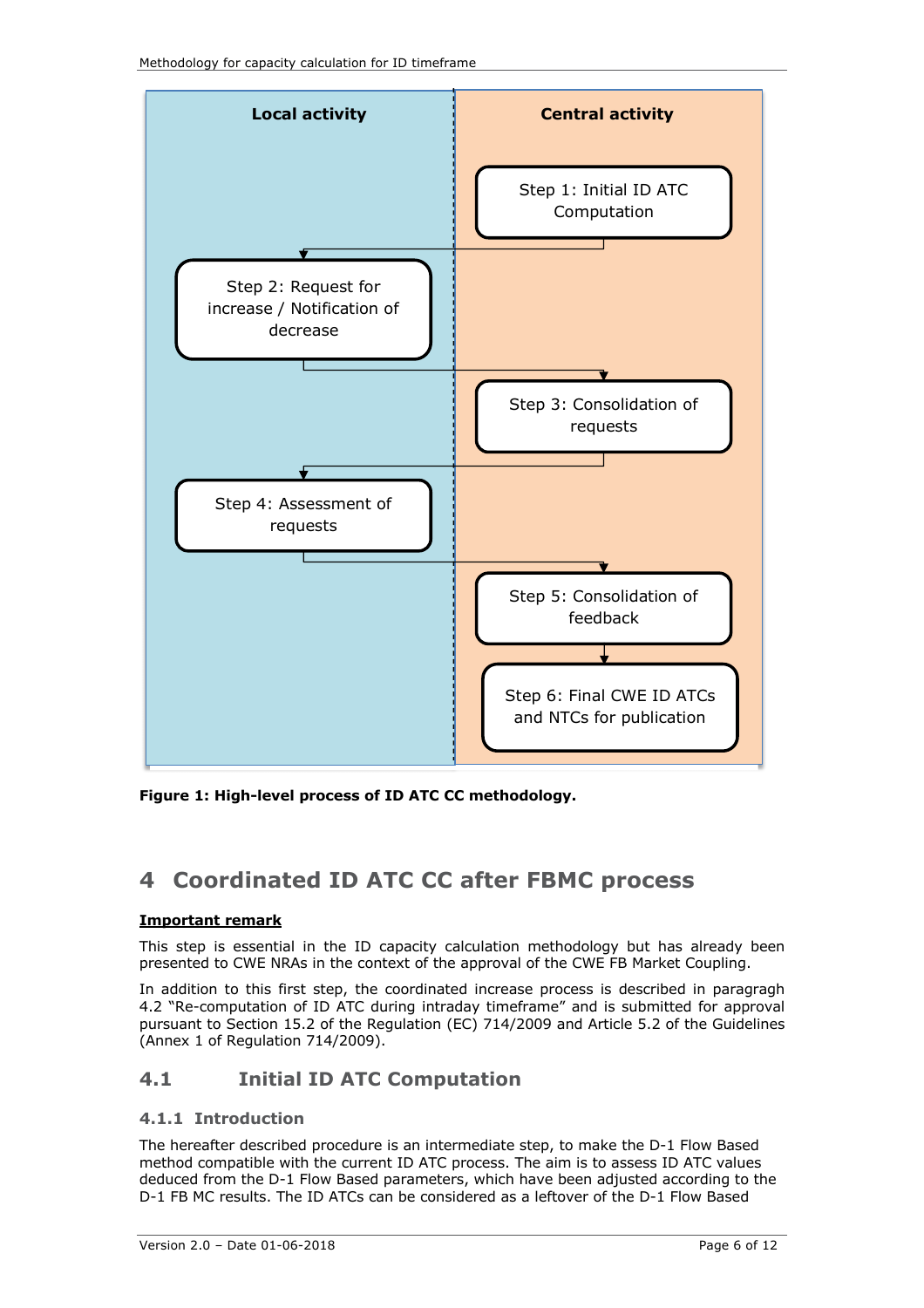capacity as illustrated below. With that respect the initial ID ATC computation is not a new capacity calculation process.



The calculated ID ATCs are then used in the same way as the current ID ATCs. This chapter focuses on the process of the ID ATC computation. The input and output parameters are described and the iterative method is explained using a pseudo-code and an example calculation.

#### **4.1.2 Input data**

Despite the two days per year with a long-clock change, there are 24 timestamps per day. The following input data is required for each timestamp:

- Market Coupling net positions.
- Presolved Flow Based parameters adjusted to LT nominations; curtailed to zero margins in case of a negative RAM.
- Tolerance margin (in MW), with the possibility to activate it for every country by the respective TSO (may be used in order to propose minimum ID ATC values).

#### **4.1.3 Output data**

The calculation leads to the following outputs for each timestamp:

- initial ID ATC
- number of iterations that were needed for the ID ATC computation
- branches with zero margin after the ID ATC calculation
- indication if the tolerance margins were activated, and if so, which ID ATC was affected by this

#### **4.1.4 Algorithm**

The ID ATC calculation is an iterative procedure and part of the so-called post-coupling process.

#### **Starting point**

First, the remaining available margins (RAM) of the pre-solved CBs, which were given to the DA market at the end of the pre-coupling process, have to be adjusted to the MC results. The adjustment is performed using the net positions resulting from the day-ahead MC and the corresponding zone-to-hub PTDFs. The resulting margins serve as a starting point for the iteration (step i=0) and represent an updated Flow Based domain from which the ID ATC domain is determined.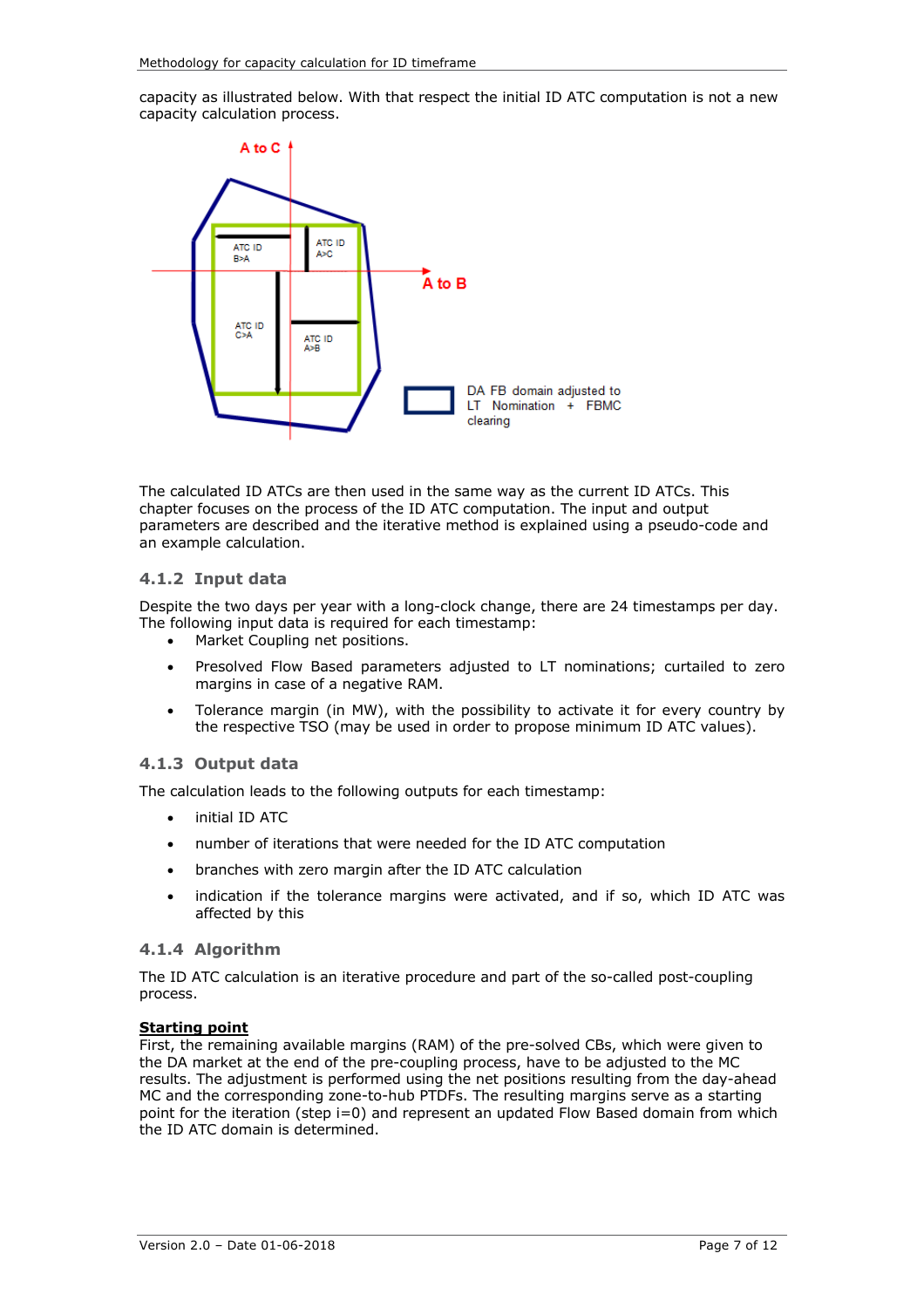From the non-anonymized presolved zone-to-hub PTDFs ( $PTDF_{z2h}$ ), one computes zone-tozone PTDFs ( $pPTDF_{z2z}$ ), where only the positive numbers are stored<sup>1</sup>:

 $pPTDF_{z2z}(A > B) = \max(0, PTDF_{z2h}(A) - PTDF_{z2h}(B))$ with  $A, B = DE, FR, NL, BE, AT$ . Only zone-to-zone PTDFs of neighbouring market area pairs are needed (e.g.  $pPTDF_{32}$  (DE > BE) will not be used).

#### **Iteration**

The iterative method applied to compute the ID ATCs in short comes down to the following actions for each iteration step i:

- 1. For each CB, share the remaining margin between the CWE internal borders that are positively influenced with equal shares.
- 2. From those shares of margin, maximum bilateral exchanges are computed by dividing each share by the positive zone-to-zone PTDF.
- 3. The bilateral exchanges are updated by adding the minimum values obtained over all CBs.
- 4. Update the margins on the CBs using new bilateral exchanges from step 3 and go back to step 1.

This iteration continues until the maximum value over all critical branches of the absolute difference between the margin of computational step  $i+1$  and step i is smaller than a stop criterion.

The resulting ID ATCs get the values that have been determined for the maximum CWE internal bilateral exchanges obtained during the iteration and after rounding down to integer values.

After algorithm execution, there are some Critical Branches with no remaining available margin left. These are the limiting elements of the ID ATC computation.

The computation of the ID ATC domain can be precisely described with the following pseudo-code:

```
While max(abs(margin(i+1) - margin(i))) > StopCriterionIDATC
       For each CB
              For each non-zero entry in pPTDF_z2z Matrix
                      IncrMaxBilExchange = margin(i)/NbShares/pPTDF_z2z
                      MaxBilExchange = MaxBilExchange + IncrMaxBilExchange
              End for
       End for
       For each ContractPath
              MaxBilExchange = min(MaxBilExchanges)
       End for
       For each CB
              margin(i+1) = margin(i) – pPTDF_z2z * MaxBilExchange
       End for
End While
ID_ATCs = Integer(MaxBilExchanges)
```
Configurable parameters:

- StopCriterionIDATC (stop criterion); recommended value is 1.e-3
- NbShares (number of CWE internal commercial borders); current value is 5.

#### **Tolerance margin**

The tolerance margin introduces minimum ID ATC values on borders between CWE market areas. This optional process step<sup>2</sup> comes after the original ID ATC determination and is therefore based on the results obtained before.

<sup>&</sup>lt;sup>1</sup> Negative PTDFs would relieve CBs, which cannot be anticipated for the ID capacity calculation.

<sup>&</sup>lt;sup>2</sup> Since the CWE FB project considers the DA market only, the usage of the ID tolerance margin should be discussed in the current ID framework.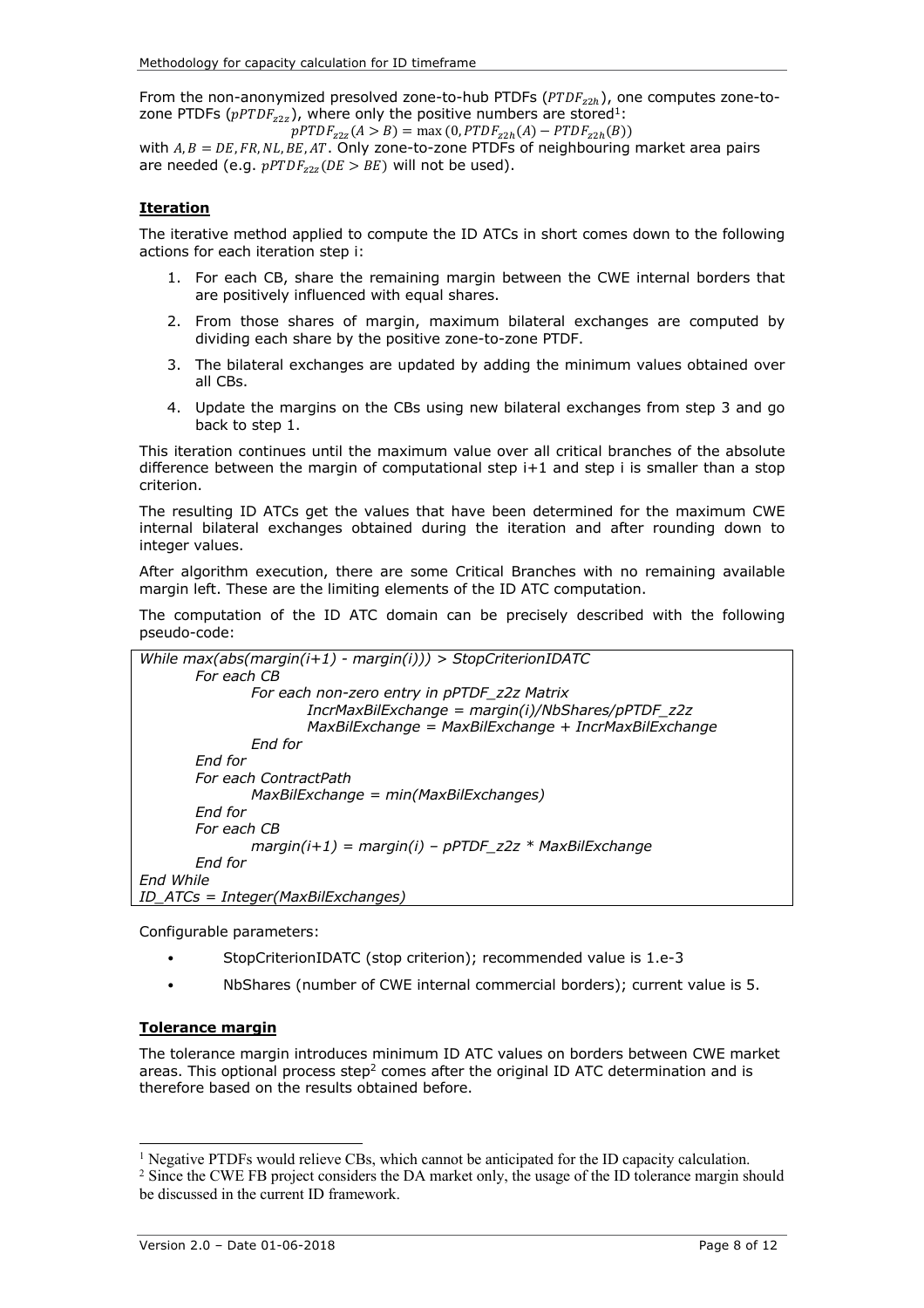The tolerance margin can be activated by one or more CWE TSOs, which are neighbours to the border, by setting a non-zero value into a reference table. Such TSOs are here labelled with 'TSO\_act'.

|              | <b>TTG</b>                | <b>TTB</b>     | Amp              | <b>TNG</b>  | <b>RTE</b>       | Elia        | APG |
|--------------|---------------------------|----------------|------------------|-------------|------------------|-------------|-----|
| $DE->NL$     | $\mathbf 0$               | $\overline{0}$ | $\overline{0}$   |             |                  |             |     |
| $NL->DE$     | $\mathbf 0$               | $\mathbf 0$    | $\mathbf 0$      |             |                  |             |     |
| $NL$ -> $BE$ |                           | $\pmb{0}$      |                  |             |                  | $\mathbf 0$ |     |
| $BE->NL$     |                           | $\mathbf 0$    |                  |             |                  | $\mathbf 0$ |     |
| $BE->FR$     |                           |                |                  |             | $\pmb{0}$        | $\mathbf 0$ |     |
| $FR->BE$     |                           |                |                  |             | $\mathbf 0$      | $\mathbf 0$ |     |
| $FR->DE$     |                           |                | $\pmb{0}$        | $\mathbf 0$ | $\pmb{0}$        |             |     |
| $DE->FR$     |                           |                | $\boldsymbol{0}$ | $\mathbf 0$ | $\boldsymbol{0}$ |             |     |
| $DE->AT$     | $\mathsf{I}^{\mathsf{I}}$ |                | $\mathbf 0$      | $\mathbf 0$ |                  |             | o   |
| $AT->DE$     | $\mathsf{I}^{\mathsf{I}}$ |                | $\pmb{0}$        | $\mathbf 0$ |                  |             | O   |

The value in the table is valid for the whole day (all timestamps) and remains unchanged until it is reset by the responsible TSO\_act.

The tolerance margin is only accepted within the algorithm if it does not introduce overloadings on the CB of those TSO, which did not activate the tolerance margin (labelled with TSO\_other). But the CBs of TSO\_act can be overloaded with respect to this procedure.

The following procedure describes the calculation of the tolerance margin: Define first the TSO(s)/countries having activated the tolerance margin in the ID ATC computation as 'TSO\_act', whereas the other TSOs are identified as 'TSO\_other'. Then perform the following check, which may result in an adjustment of the ID ATCs corresponding to the borders of TSO\_act:

| FOR all TSO act DO                                               |
|------------------------------------------------------------------|
| Store the old ID ATC values of TSO_act                           |
| IF the ID ATCs of TSO act < tolerance margin THEN                |
| Set TSO act ID ATCs to the tolerance margin value                |
| IF this leads to overloaded TSO_other CBs THEN                   |
| Discard the new ID ATCs for TSO_act and retrieve the stored ones |
| FI SF                                                            |
| Store and apply the new set of TSO_act ID ATCs                   |

The tolerance margin<sup>3</sup> used for the ID ATC calculation takes into account the level of uncertainty of the ID ATC calculation based on the D2CF grid model. Given the uncertainty level of these calculations in the D-2 stage, some TSOs have the possibility to put a minimum value on the ID ATC in order not to prematurely and maybe unnecessarily block the market. The initial value of the ID ATC will then not be initially lower than the tolerance margin, however security calculations performed after day-ahead market coupling (e.g. using DACF) might still reduce or increase the ID ATC in line with system security requirements.

<sup>&</sup>lt;sup>3</sup> The tolerance margin is one of the options currently being investigated by a dedicated workgroup and out of scope of this approval package.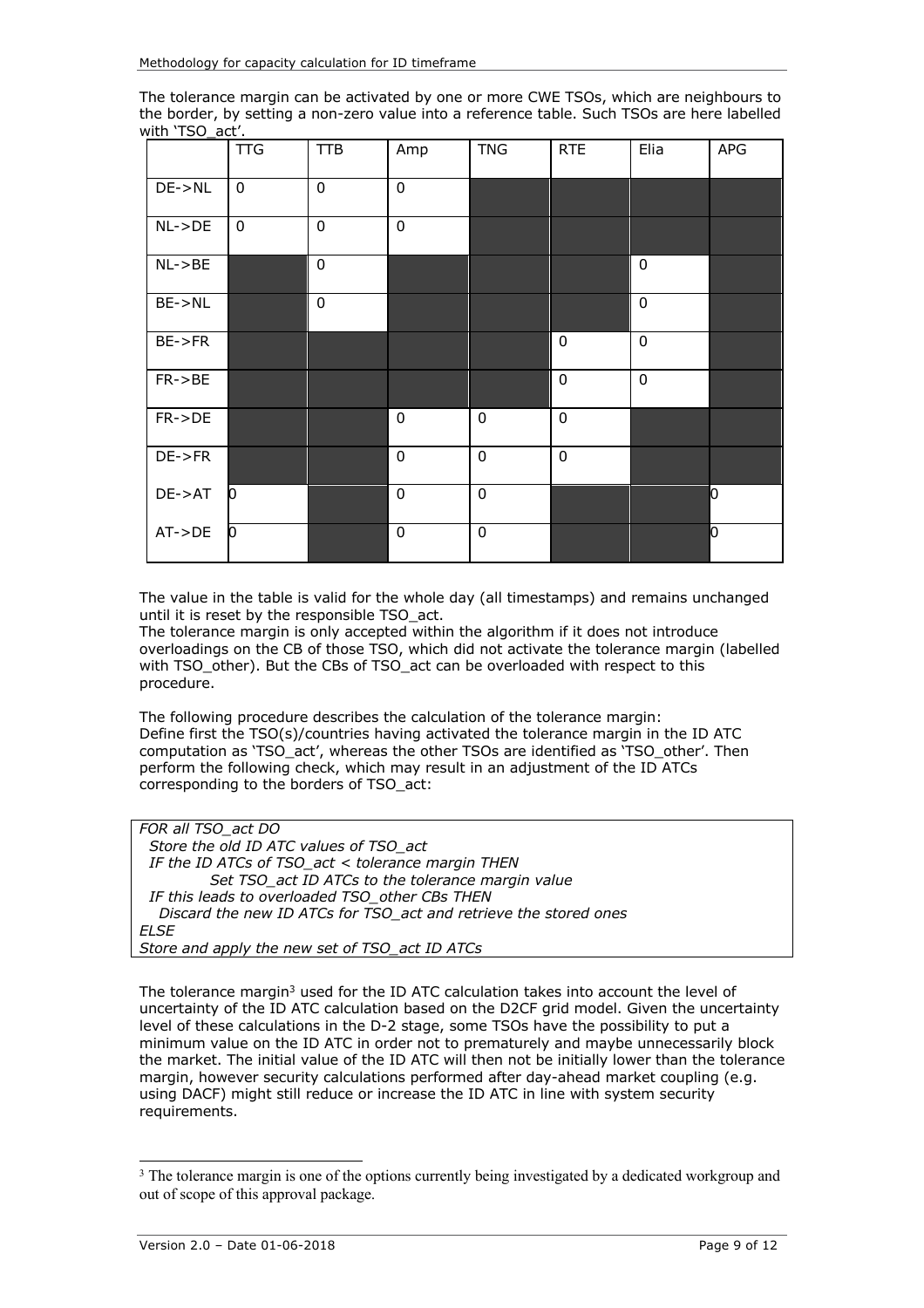The ID ATC initially at zero might not be confirmed by the recalculation, therefrom the possible usage of the tolerance margin.

### **4.2 Re-computation of ID ATC during intraday timeframe**

After the first computation, the TSOs have the possibility to re-assess the new capacities. This chapter describes the process after the first computation.

#### **4.2.1 Requesting increase or notifying decrease of capacities on own borders**

#### **4.2.1.1 Requesting increased capacities on own borders**

Capacity increases can be requested by all CWE TSOs for each hour of the Day D on their own borders via the CMT. Please note that the inclusion of the border between Austria and Germany in the process is currently not foreseen. An extension of the process to this border might be applied in the future.

The starting point for the local analysis to launch an increase request is the already available initial ID ATCs. In order to maximize the acceptance of the requests, the TSOs should favour a request for the borders and directions where the available capacity provided to the market after the FB MC is low.

Every increase request is capped with a fixed value per border and direction. These fixed values are proposed by each TSO for their own borders and commonly approved by the involved CWE TSOs. After having gained experience with the increasing process TSOs will reevaluate the cap.

The requested capacity increase is an intention for a capacity increase. However, due to constraints identified during the local analysis (during the fourth step of the process cf §4.2.3), it can be the case that a proposed capacity increase for a specific border is rejected by the same TSO who requested it.

The Increase Request Deadline is set for all MTP simultaneously to ensure a coordinated assessment on local side.

#### **4.2.1.2 Notification of a decrease of capacities on own borders**

In line with the task to secure the grid, all TSOs have the possibility to take the necessary steps to guarantee this (just like today). Intraday capacity reduction is a pragmatic process that allows involved TSOs for any hour of the Day D to reduce Intraday ATCs, on their own borders, in cases operational security issues arise.

As the notification for decrease is an emergency process, a capacity reduction is an input to the assessment of capacity increases and cannot be rejected by other TSOs.

As firmness of the trades applies, only capacity that was not yet allocated will be reduced, even if a higher decrease is requested.

#### **4.2.2 Consolidation of the requests of increase and notification of decrease**

When the Increase Request/Decrease Notification deadline is reached, the CMT will immediatly proceed for each hour of the Day D with the consolidation per border and direction of the received information respecting the following rules:

In case only Increase Request have been sent, the CMT will take the maximum of the requests. If this value is higher than the fixed maximum increase authorized on this border, the CMT will cap the request to this maximum authorized increase.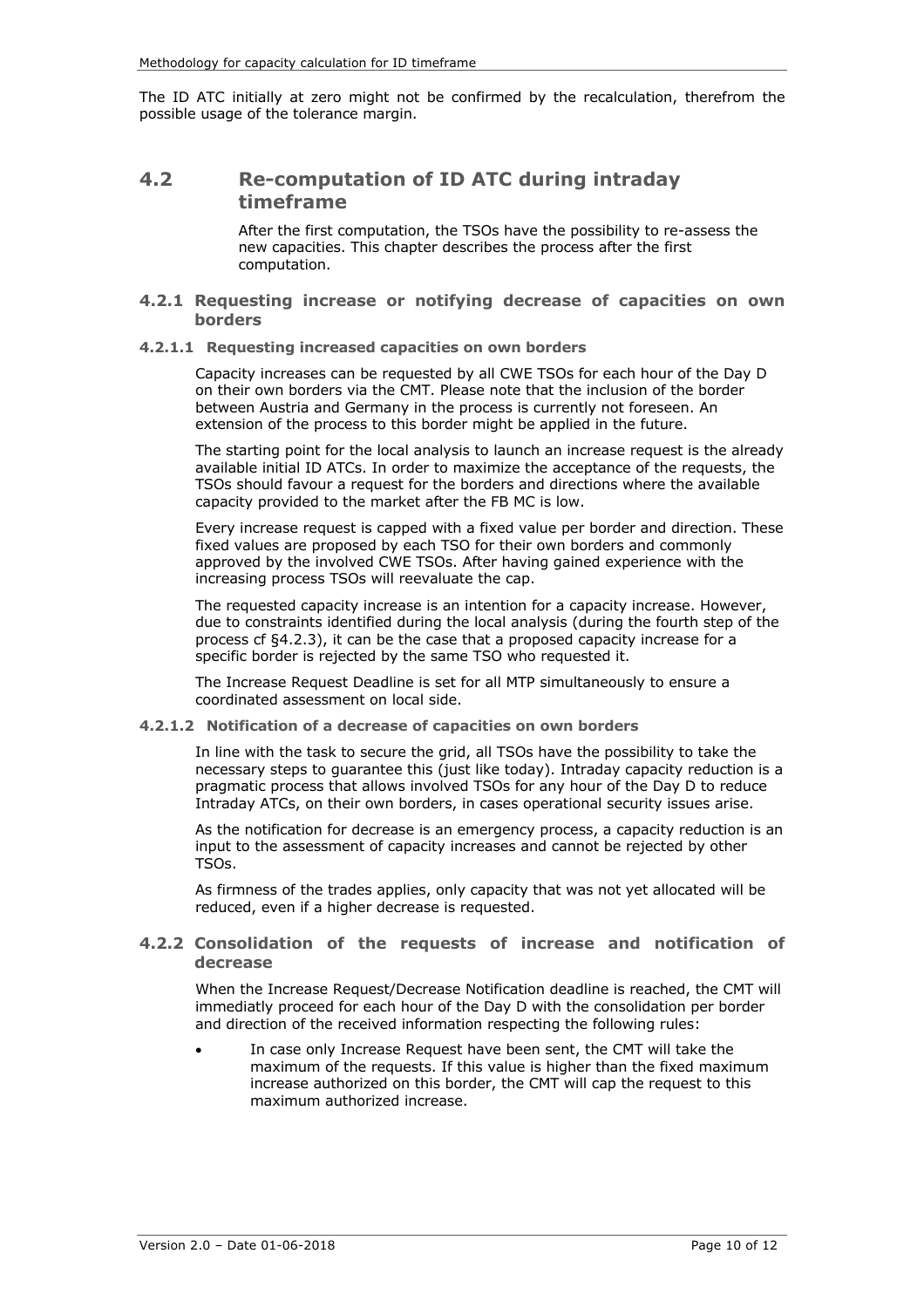In case a Decrease Notification has been sent, the notification for decease will prevail over an increase request for the same hour. The CMT will consider the minimum value of the notified decrease<sup>4</sup>.

The CMT will then send for each hour of the Day D and for each CWE border and direction (which is covered by the re-computation process) the resulting increase or decrease to the CWE TSOs.

#### **4.2.3 Assessing the feasibility of requested increases**

After receiving the requests of increase and notification for decrease, the involved TSOs have to assess locally the feasibility of the requests.

A request for increase can be:

• **Fully accepted**

#### • **Partially accepted**

There are situations when requested capacity increases on different borders compete for available margin on the same network element.

In this case, the TSO will partially accept increases on the borders on nondiscriminatory basis.

**Rejected** in case the consequences of the requests cannot be fully nor partially accepted by the TSO.

After the assessment, the TSO will notify the CMT with the status of each request for each MPT before the Increase Feedback Deadlines.

#### **4.2.3.1 Local implementation**

#### Amprion

Amprion checks upon the feasibility of capacity increases via a local simulation tool that models the effect of capacity increases of Amprion's network. The tool uses DA CGMs or ID CGMs and models the impact of capacity increases via linear sensitivities.

In case this tooling should not be available when the process goes live, a slimmer, intermediate method based on contingency analysis results will be applied for a limited time. For the borders BE-NL and BE-FR no rejections of increase requests are planned to be conducted with this slimmer, intermediate method.

Elia

ELIA assesses ATC around the clearing point in D-1 and in intraday on Belgian borders and in all directions based on DA CGMs or ID CGMs. Calculation will be performed for a given MTP on representative hour(s) for this period. In this assessment, realistic values in the direction of the likely corner(s) are considered for the non-Belgian borders. Based on this, ELIA defines for this period the (partial) increase ID ATC possible on the Belgian borders and motivated (partial) acceptances or rejections for other borders, if any.

For the assessment, the same set of acceptance criteria and remedial actions as the ones used locally at Elia for the DACF process is considered.

On request of ELIA, Coreso may be in charge for Elia of the assessment whether or not to increase capacity for the aforementioned time periods. Based on this information Elia's operator will decide about possible rejections of capacity increases.

In all cases, the notification of rejections will be provided to the CMT by Coreso.

RTE

-

For each hour of the day, RTE checks the inclusion of the increased ATC domain into a flow-based domain.

<sup>4</sup> For example, the CMT will receive two requests for decrease (-100 MW and -200 MW) and one increase request (100 MW), in this case the CMT will consider the minimum value, namely –200 MW, as consolidated notification of decrease.